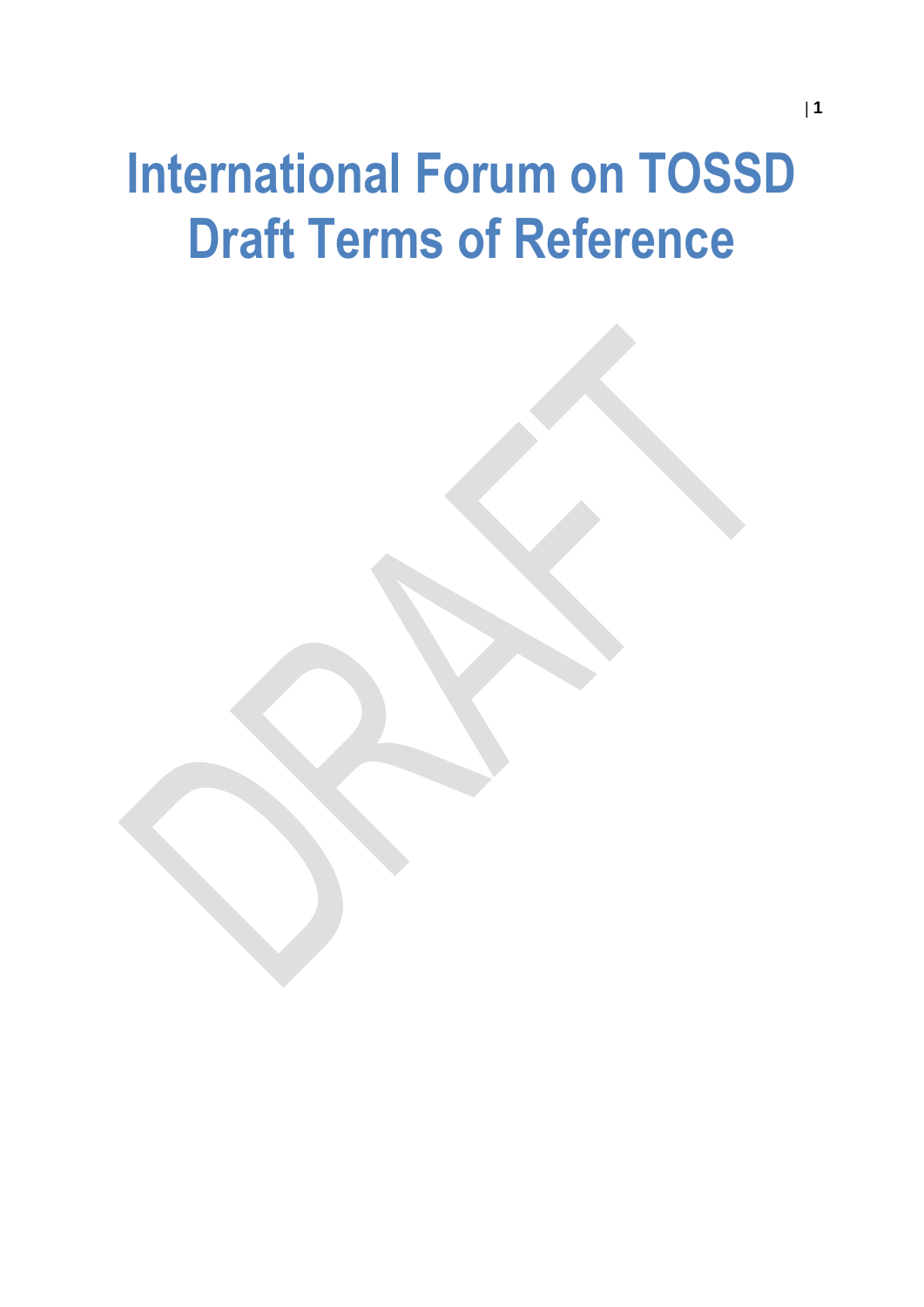## **Table of contents**

| International Forum on TOSSD Draft Terms of Reference                                                                                                                                                                                                                                                                                                                                                                                    |                                                                                  |
|------------------------------------------------------------------------------------------------------------------------------------------------------------------------------------------------------------------------------------------------------------------------------------------------------------------------------------------------------------------------------------------------------------------------------------------|----------------------------------------------------------------------------------|
| 1. Context and purpose of the document                                                                                                                                                                                                                                                                                                                                                                                                   | 4                                                                                |
| 2. International Forum on TOSSD: vision and mission statement<br>2.a. Vision<br>2.b. Mission Statement<br>2.c. Main functions of the International Forum on TOSSD                                                                                                                                                                                                                                                                        | 5<br>5<br>5<br>6                                                                 |
| 3. Membership and participation<br>3.a. Members<br>3.b. Observers<br>3.c. Other participants<br>3.d. Application process                                                                                                                                                                                                                                                                                                                 | 7<br>$\overline{7}$<br>8<br>8<br>8                                               |
| 4. Governance arrangements<br>4.a. International Forum bodies<br>4.b. Chairing arrangements<br>4.c. Plenary<br>4.c.i. Composition<br>4.c.ii. Role and mandate<br>4.c.iii. Decision-making process<br>4.d. Steering Group<br>4.d.i. Composition<br>4.d.ii. Role and mandate<br>4.d.iii. Decision-making process<br>4.d.iv. Other administrative matters and transparency of the Steering Group<br>4.e. Working Groups<br>4.f. Secretariat | 10<br>10<br>10<br>11<br>11<br>11<br>12<br>12<br>12<br>13<br>14<br>14<br>14<br>15 |
| 5. Financial provisions                                                                                                                                                                                                                                                                                                                                                                                                                  | 16                                                                               |
| <b>Annexes</b>                                                                                                                                                                                                                                                                                                                                                                                                                           | 17                                                                               |
| Annexe A. Composition of the Steering Group                                                                                                                                                                                                                                                                                                                                                                                              | 18                                                                               |
| Annexe B. Functions of the Secretariat                                                                                                                                                                                                                                                                                                                                                                                                   | 19                                                                               |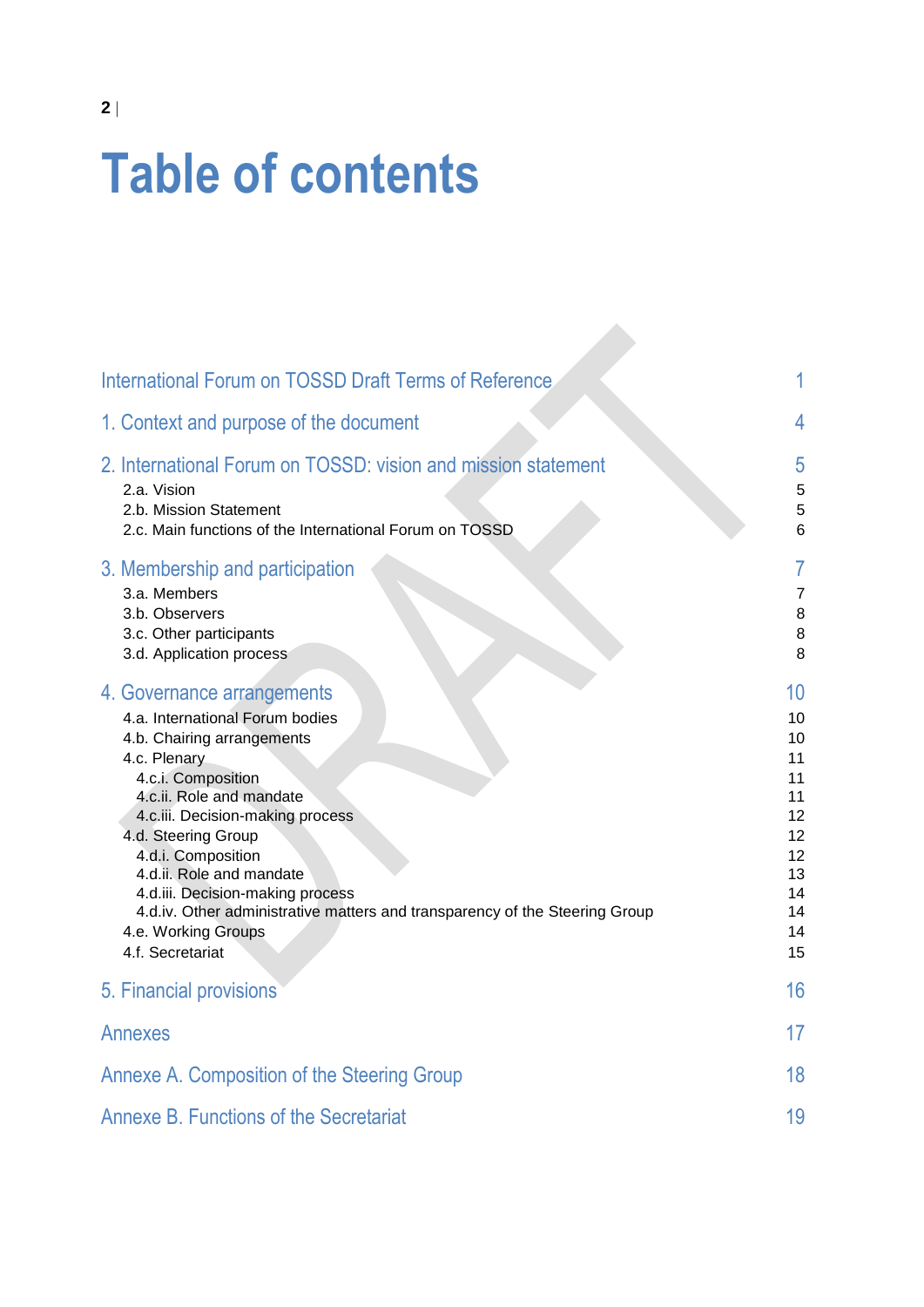#### **Introduction to the document**

- **This document presents first elements of terms of reference of the future governance entity of TOSSD.**
- **The text builds to the maximum extent possible on previous Task Force documents (e.g. issues papers and strategy paper by the co-chairs).**
- **Additional considerations may need to be incorporated to the terms of reference depending on the evolution of TOSSD and its administrative and governance arrangements.**
- **The name of this future governance entity remains to be discussed by the Task Force. However, for the purpose of this document, and to improve readability, this new governance structure is referred to as "International Forum on TOSSD".**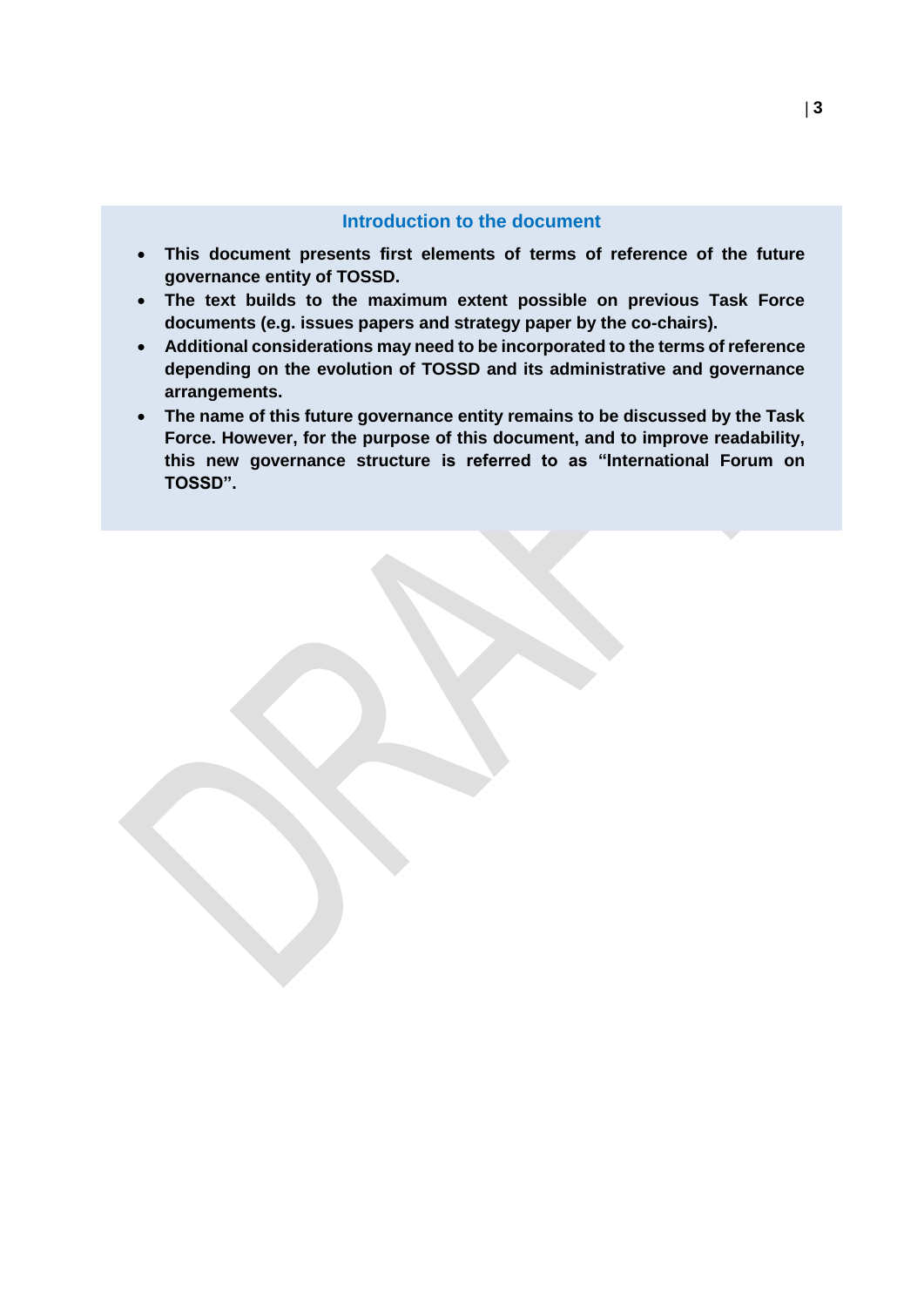## <span id="page-3-0"></span>**1. Context and purpose of the document**

1. In the last two decades, the development finance landscape has seen major changes with the emergence of new actors (e.g. emerging providers, the private sector), the use of new financial instruments (e.g. guarantees) and, first and foremost, a greater focus on sustainable development. In July 2015, the Addis Ababa Action Agenda (AAAA) acknowledged this broad landscape and called for "open, inclusive and transparent discussions" on the new Total Official Support for Sustainable Development (TOSSD) measure<sup>1</sup>.

2. In 2017, an International TOSSD Task Force<sup>2</sup> was created to develop a single international statistical standard encapsulating all official (and officially supported) resources of financing for the sustainable development in developing countries, much beyond traditional development finance.

3. From July 2017 to June 2019, the International TOSSD Task Force focused on developing the general statistical concepts, standards and methodologies of the TOSSD framework, which led to the release of a first set of complete Reporting Instructions in June 2019. The first release of TOSSD data took place in 2020 on 2019 activities. Since then, the methodology and data are updated every year and published online. Over time, the membership of the International TOSSD Task Force has substantially increased.

4. In March 2022, the United Nations have included TOSSD as a data source in the SDG global indicator framework. As a result, it became clear that TOSSD required a much broader and stronger institutional framework providing efficiency and continuity to the work already carried out. At their meeting in February 2022, TOSSD Task Force members agreed to a gradual transition towards a clarified and more formalised governance structure with a permanent secretariat as soon as possible<sup>3</sup>.

5. This document sets out a draft mandate for an International Forum on TOSSD, hereafter referred to as the "International Forum", "the Forum" or using its abbreviation "IFT". It also includes the main draft rules and procedures that could govern the Forum.

#### **Issues for discussion**

**Task Force members are invited to comment on this introduction.**

See paragraph 55 of the [Addis Ababa Action Agenda \(AAAA\).](https://digitallibrary.un.org/record/801013?ln=en)

 $2$  All information about TOSSD and the work of the Task Force is available at: www.tossd.org

<sup>&</sup>lt;sup>3</sup> See all background documents at: [www.tossd.org](http://www.tossd.org/)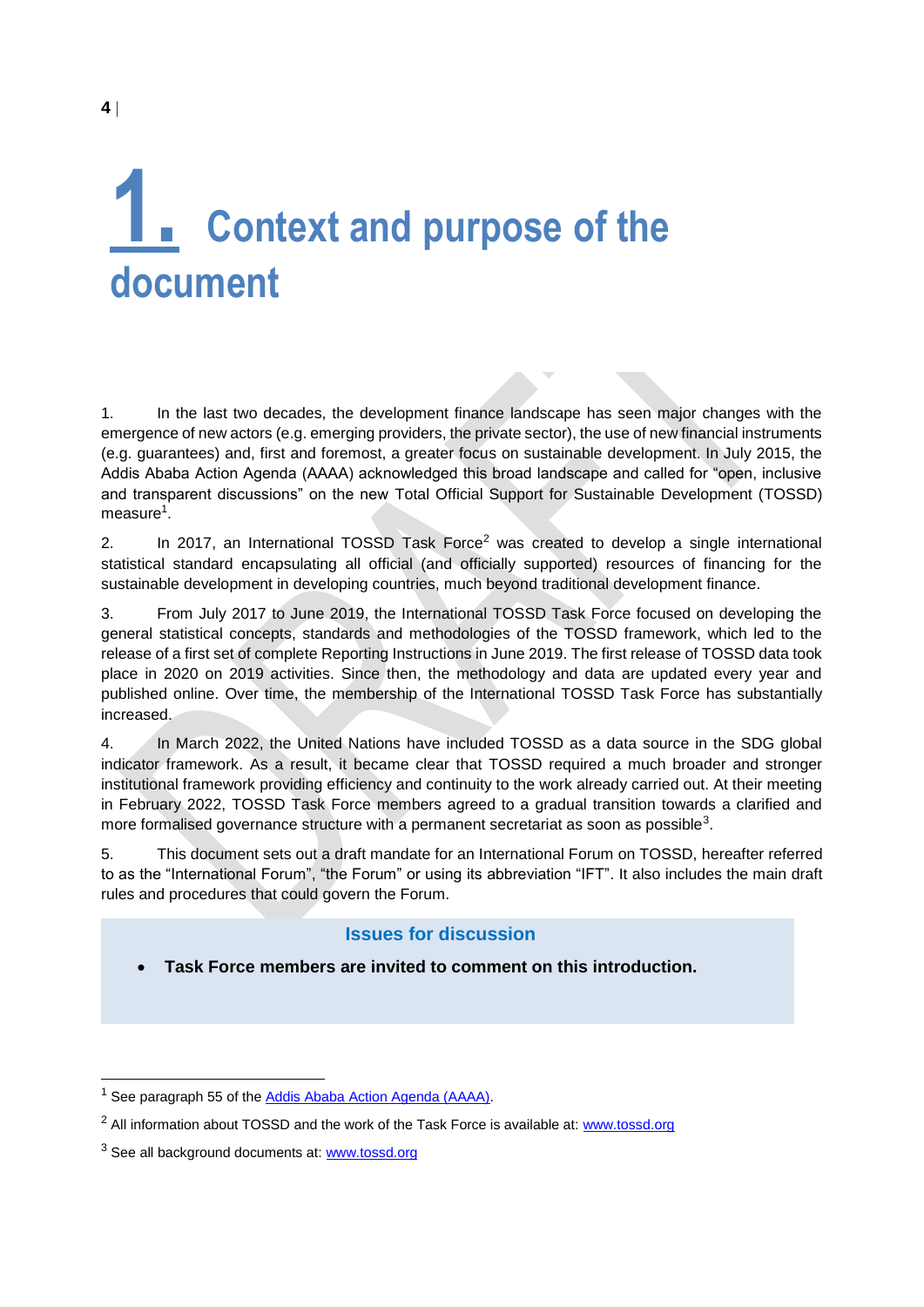## <span id="page-4-0"></span>**2. International Forum on TOSSD: vision and mission statement**

#### **Issues for discussion**

 **Task Force members are invited to comment on the vision and mission statement contained in this chapter.** 

<span id="page-4-1"></span>This Chapter outlines a Vision and Mission Statement for an International Forum on TOSSD (IFT).

#### **2.a. Vision**

6. The ambition for TOSSD is that it becomes a global measure to track resources for sustainable development in support of developing countries. Such a measure needs an International Forum where all stakeholders are represented, can engage, exchange experience and find solutions for sustainable development. As such, the International Forum on TOSSD aims to foster **partnerships** where all countries gather to support the sustainable development of recipient countries.

7. TOSSD represents **an opportunity for all countries, including recipient countries, to design an international development finance standard that suits their needs**. In a financing landscape that is growing in volume and complexity, TOSSD is bringing greater **transparency** to the full array of officially supported resources provided in support of **sustainable development** in developing countries. TOSSD facilitates **learning and coordination** between all countries about how to access and combine resources most effectively, builds trust and helps **mobilise more private finance** through a better understanding of investment opportunities in developing countries. Importantly, TOSSD supports **more informed policy discussions** on how to align financing with sustainable development, on the **monitoring of the SDGs**, and ultimately on **the effectiveness and impact of development activities**. The measure provides insights about how the international community is financing International Public Goods. With all these benefits, TOSSD supports the United Nations in the implementation of the Sustainable Development Goals and the 2030 Agenda for sustainable development.

#### <span id="page-4-2"></span>**2.b. Mission Statement**

8. The International Forum on TOSSD will carry out the following mission [\(Box](#page-5-1) 2.1):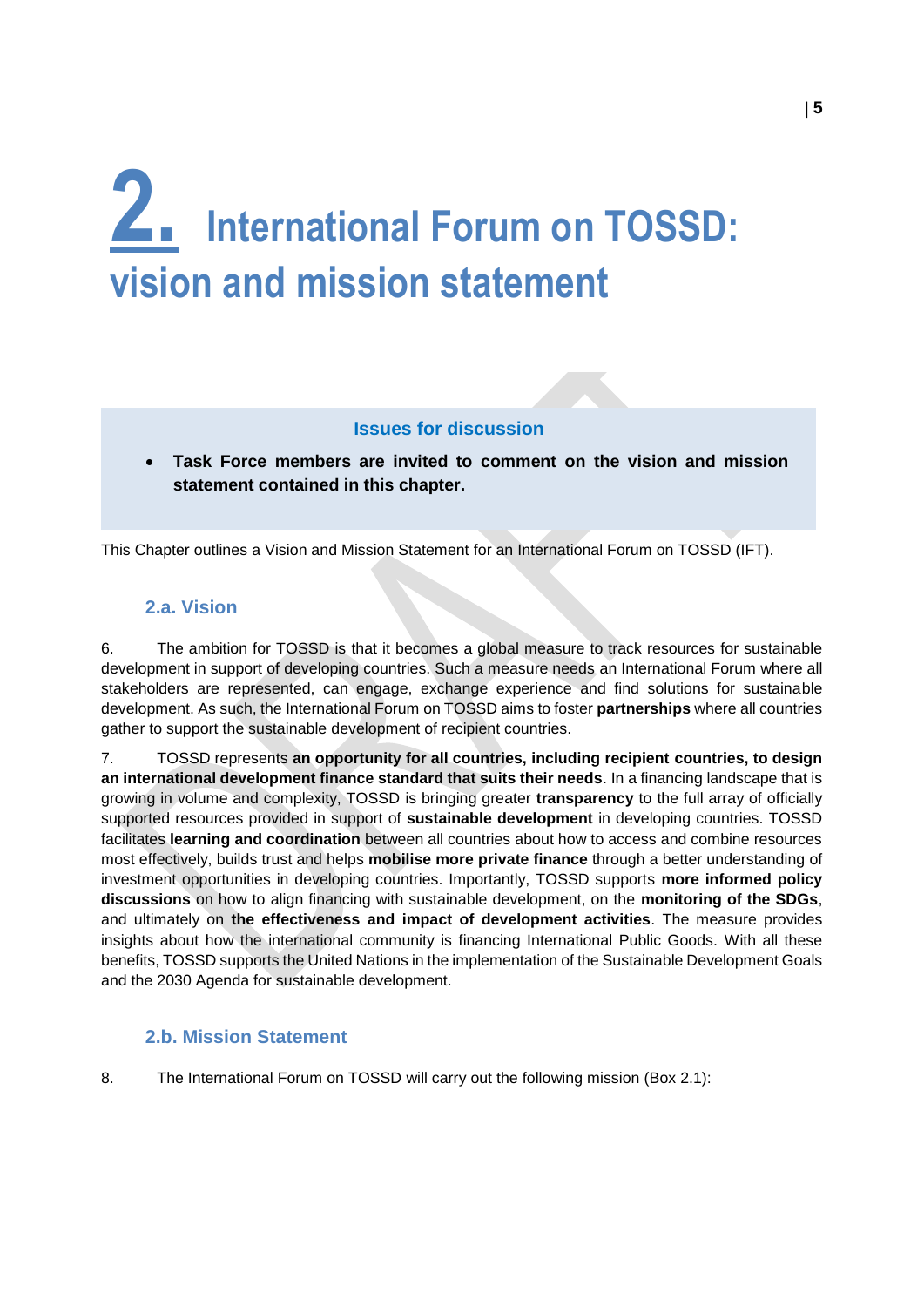#### <span id="page-5-1"></span>**Box 2.1. Mission Statement of the International Forum on TOSSD**

The International Forum will ensure the promotion and rapid global implementation of "Total Official Support for Sustainable Development", the international statistical standard on financing for sustainable development in support of developing countries.

#### <span id="page-5-0"></span>**2.c. Main functions of the International Forum on TOSSD**

- 9. To achieve its mission, the International Forum will:
	- **Maintain and update the TOSSD Reporting Instructions:** TOSSD relies on a statistical methodology called "TOSSD Reporting Instructions" designed to assist countries and institutions to record and report data regarding the resources they are providing to developing countries in support of sustainable development and the 2030 Agenda. The International Forum will maintain and further update the Reporting Instructions taking into account, as appropriate, the results of TOSSD data collection rounds and other work in the field of sustainable finance measurement.
	- **Collect and analyse TOSSD data, and constantly improve their quality:** The International Forum will undertake yearly rounds of TOSSD data collection and seek to expand the coverage of these data, by inviting more providers, especially South-South providers and multilateral institutions to report on TOSSD and join the International Forum. It will also review analyses of TOSSD data and discuss any action to undertake to improve data coverage and quality.
	- **Promote TOSSD and the use of TOSSD data:** The International Forum shall actively promote TOSSD and the use of TOSSD data within government agencies and internationally (e.g. recipient countries, leading development think tanks and CSOs).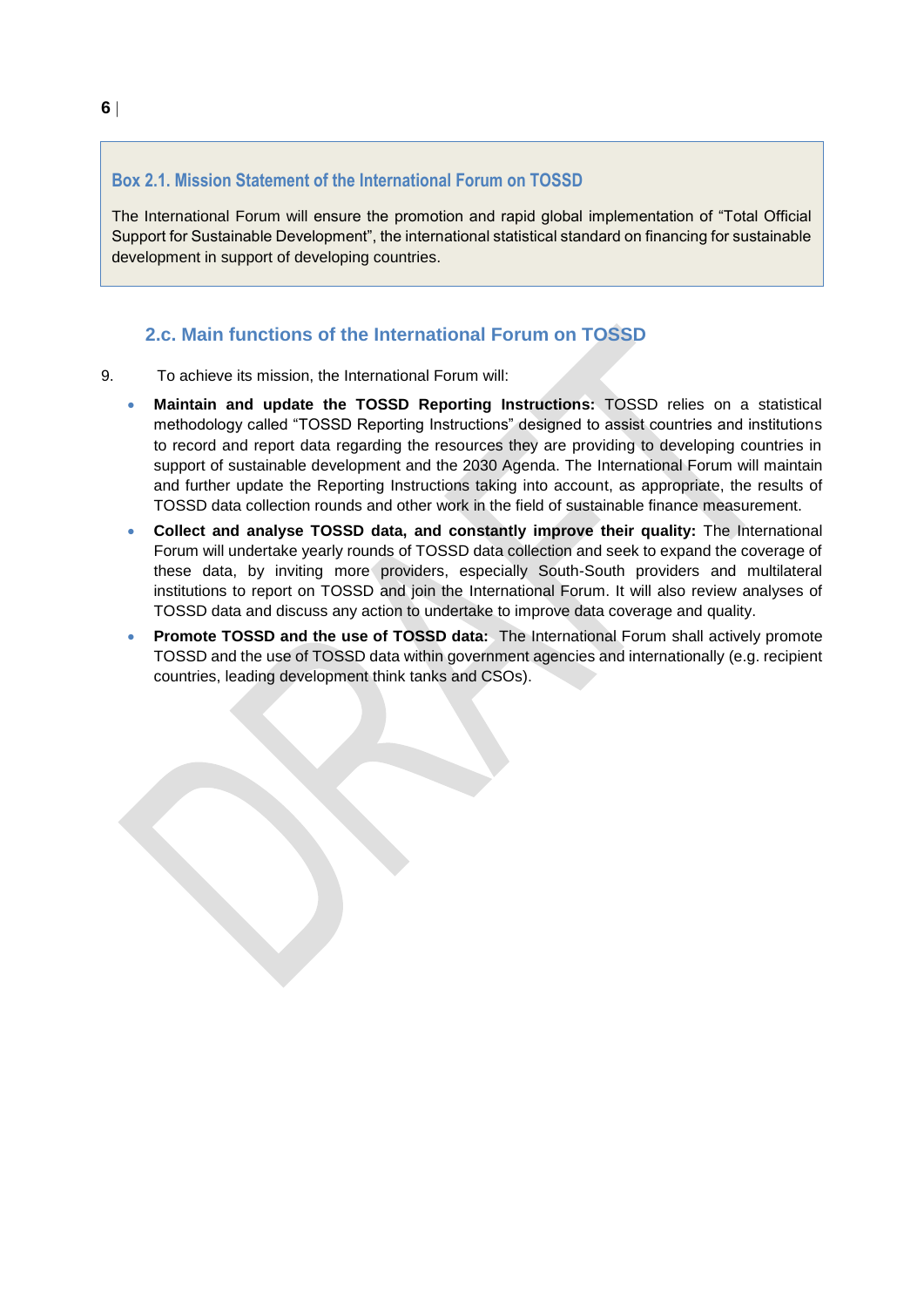# <span id="page-6-0"></span>**3. Membership and participation**

#### **Issues for discussion**

 **Task Force members are invited to comment on the text below related to the definition of members and observers, the related application process and the system for waiving annual membership contributions.** 

10. Participation in the International Forum on TOSSD is open to all countries, territories and multilateral intergovernmental organisations, as indicated in the sections below. Participants can be providers, recipients, or dual providers/recipients of development co-operation and can participate in the IFT either as members or observers.

#### <span id="page-6-1"></span>**3.a. Members**

11. Membership of the International Forum is open to countries, territories and multilateral organisations that:

- Endorse the vision and the mission of the IFT.
- Pay the annual membership contribution to the IFT.
- Report TOSSD data within two years from the date they become members. Recipient countries are not required to commit to a specific timeline.
- Commit to using TOSSD data to the greatest extent possible.
- Promote the International Forum and the TOSSD standard.
- Commit to actively contribute to the International Forum, including by: participating in its governance, decision-making processes and activities; contributing their expertise to relevant working groups; and promoting constructive dialogue in the Forum.

12. Members are expected to pay an annual membership contribution. Waivers can be granted in the following cases:

 **Waiver for annual membership contribution, pending the identification of the appropriate funding source, for one, two or a maximum of three years**. Recognising that the identification of an appropriate funding source within the member's budget and the inclusion of a budget line to cover for the IFT annual membership contribution can take time, the Steering Group of the Forum (see section [4.d](#page-11-1) below) can consider waiving the annual contribution of a given member for a maximum of three years. After this period, the member is expected to pay its annual contribution or will no longer be considered as a member of the Forum. In this situation, it can: search for its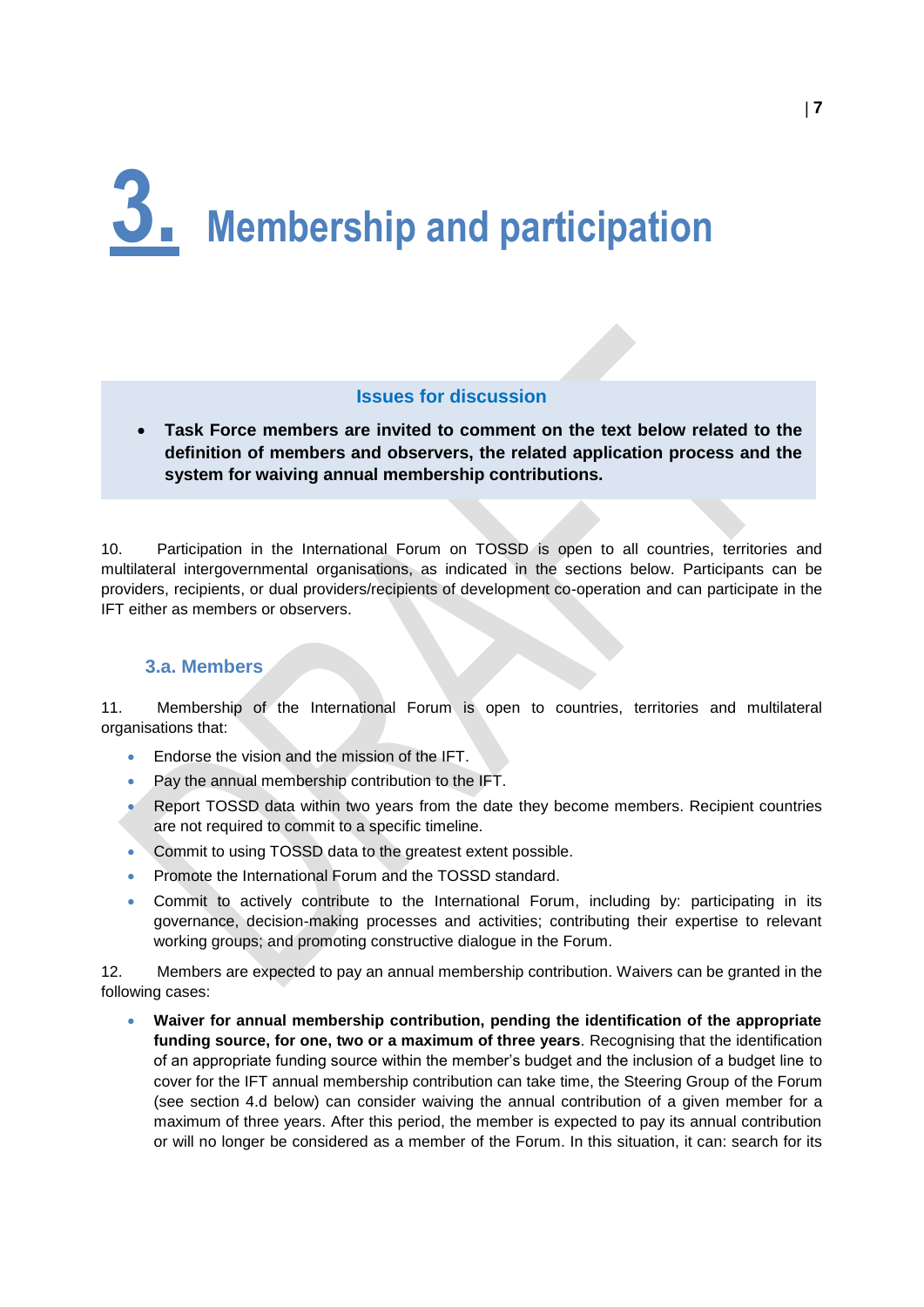contribution to be funded by another member; participate as a reporter only; or decide to no longer participate in the International Forum.

- **Exceptional waiver of a member's contribution**: In situations where a country, territory or multilateral organisation is experiencing political, social, economic or other challenges that impact upon its ability to pay its annual membership contribution, the country or territory may request an exceptional waiver of its contribution.
- **Compensation for the contribution of another member:** A member can cover the annual membership of another country, territory or organisation.
- **For recipient countries only (not for dual providers/recipients), payment of the participation/travel cost in lieu of annual membership contribution**: On receipt of the annual membership contribution request, the recipient country may respond formally seeking approval to fully finance its own participation at the Plenary of the IFT in that year in lieu of its annual membership contribution.
- **For dual providers/recipients, staff secondment in lieu of annual membership contribution**: On receipt of the annual membership contribution request, the dual provider/recipient country may respond by offering a staff secondment for a period of no less than two years in lieu of its annual membership contribution. This staff secondment would cover the contribution for the year of the staff arrival, as well as the following one.

13. The Steering Group will consider each request received in accordance with the above provisions and inform the country, territory or organisation of its decision as early as possible.

#### <span id="page-7-0"></span>**3.b. Observers**

14. IFT observer status is open to all countries, territories and multilateral organisations for two years, after which the observer is expected to become a member, or give up its observer status in the Forum for three years (after which it can apply for observer status again).

15. During their tenure, observers are expected to actively contribute to the International Forum's activities, share their expertise and promote constructive dialogue on TOSSD in the International Forum and beyond.

16. The United Nations has a permanent observer seat at the International Forum Plenary and Steering Group.<sup>4</sup> Civil Society Organisations also have one permanent observer seat.

<span id="page-7-1"></span>17. Observers may participate in all meetings and activities of the IFT and have access to all documents, but shall not take part in decision-making.

#### **3.c. Other participants**

<span id="page-7-2"></span>18. The International Forum may invite independent experts to support the work of its bodies.

#### **3.d. Application process**

19. Application for membership / observership is formalised through a letter of request sent to the Co-Chairs and the Head of the Secretariat. Membership becomes effective on the date of the response letter

<sup>&</sup>lt;sup>4</sup> Given work already carried out in the context of the TOSSD Task Force and the co-custodianship for the UN indicator on the measure of development support, UNCTAD will be invited to take on this role for the United Nations.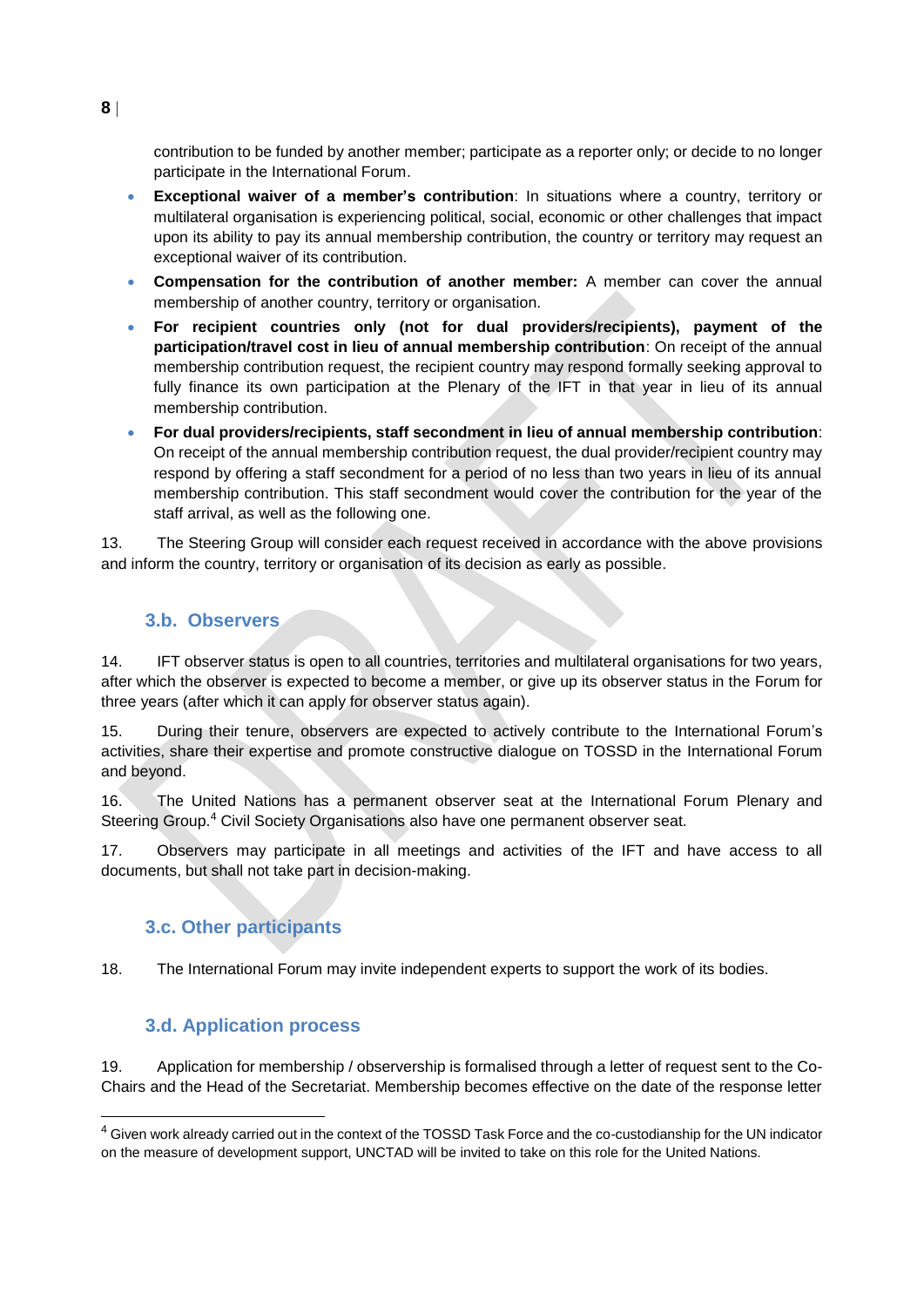by the Secretariat. Members may withdraw from the IFT at any time by notifying the co-Chairs or the Secretariat through a formal letter – their withdrawal will be effective twelve (12) months after reception of the letter by the co-Chairs. For observers, the withdrawal will be effective from the date of the acknowledgement by the co-Chairs (or the Head of the Secretariat) of the observer's decision, within a maximum of one month.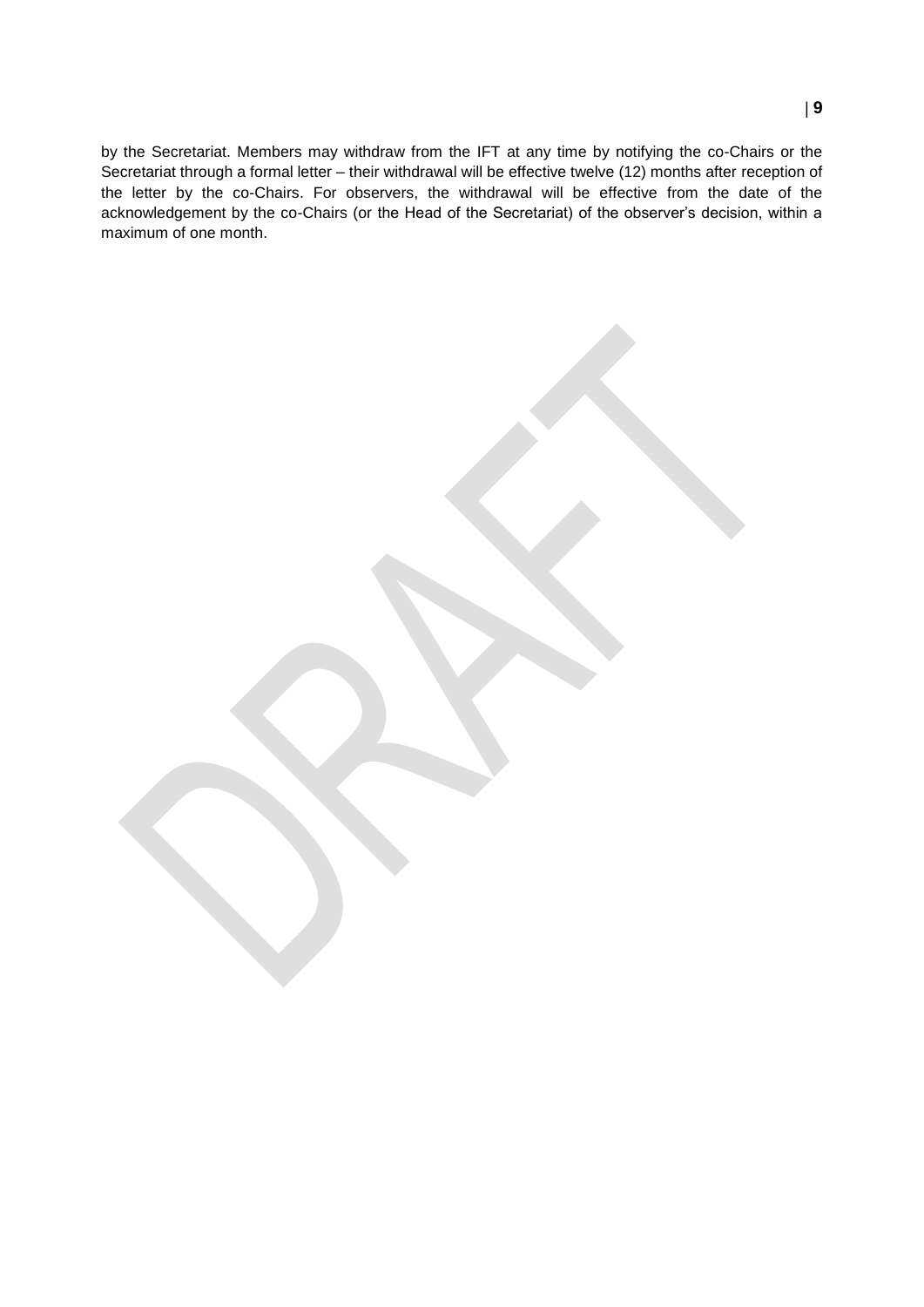# <span id="page-9-0"></span>**4. Governance arrangements**

#### <span id="page-9-1"></span>**4.a. International Forum bodies**

#### **Issues for discussion**

- **Task Force members are invited to comment on the text in this sub-section defining the main bodies of the Forum.**
- 20. The governance structure of the International Forum consists of:
	- A **Plenary**
	- A **Steering Group**
	- **Working Groups**
	- A self-standing **Secretariat**.

#### <span id="page-9-2"></span>**4.b. Chairing arrangements**

#### **Issues for discussion**

- **This section is still being developed.**
- **It will include the co-Chairs' main functions and election / rotation system.**
- **Task Force members are invited to comment on the text below.**

21. The International Forum shall have two co-Chairs, who will be co-Chairs of both the Plenary and the Steering Group.

22. The two co-Chairs will be selected from the International Forum membership among providers, dual providers/recipients, recipients and multilateral organisations.

24. *[Placeholder: co-Chairs' main functions, their election and rotation; mechanism for delegation of responsibilities].*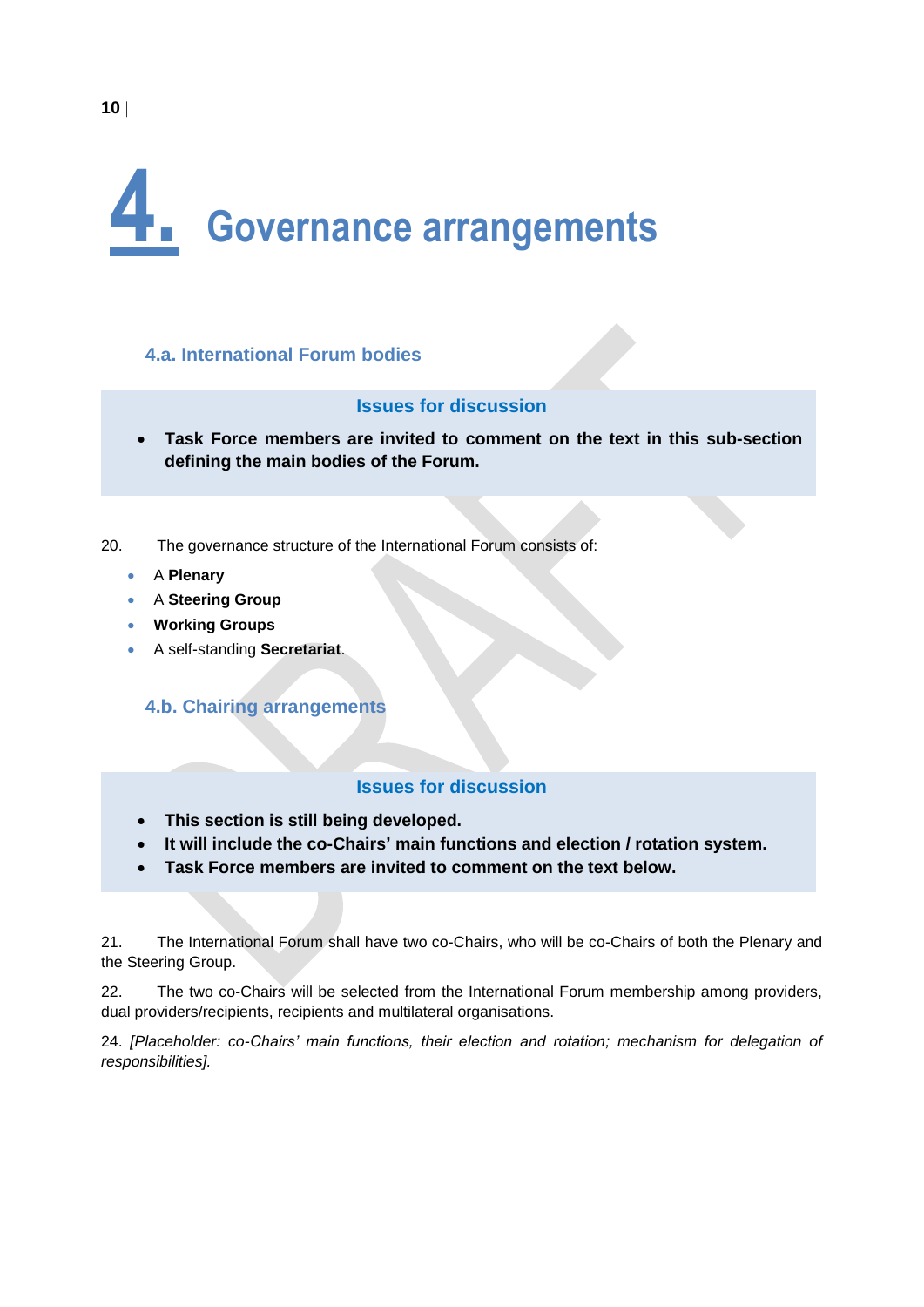#### <span id="page-10-0"></span>**4.c. Plenary**

#### **Issues for discussion**

- **Task Force members are invited to discuss the composition, the role and the decision-making process within the Plenary.**
- **Task Force members are also invited to discuss the specific role of the UN/UNCTAD in the Plenary.**

#### <span id="page-10-1"></span>*4.c.i. Composition*

23. The Plenary is comprised of members and observers of the International Forum on TOSSD.

24. All countries, territories and organisations that report to the TOSSD framework can also attend the plenary as observers upon a written request to the co-Chairs or the Head of the Secretariat. In Year Y, those countries, territories and organisations that reported TOSSD data in Year Y-1 will be considered TOSSD reporters.

25. The Plenary shall be chaired by the two co-Chairs.

#### <span id="page-10-2"></span>*4.c.ii. Role and mandate*

26. The Plenary shall appoint the co-Chairs of the International Forum, who are also co-Chairs of the Steering Group. The Plenary shall also appoint the other members of the Steering Group.

27. The Plenary meets at least once every two years. Meetings can take place virtually or in-person.

28. The Plenary will be the main decision-making body on the vision, mission and strategic priorities of the International Forum, as well as for its programme of work and budget. In particular, it will:

- Discuss and approve any modification to the vision, mission and strategic priorities of the International Forum.
- Discuss and approve recommendations by the Steering Group on the strategic priorities of the International Forum.
- Discuss and endorse the programme of work and budget prepared by the Steering Group.
- *[Placeholder: "Sign-off on the International Forum Annual Report". Note: the exact text will depend on the final governance arrangement of TOSSD.]*
- 29. The role of the Plenary is also to:

#### *Methodology*

- Identify specific areas or topics for further development of the TOSSD methodology to ensure that TOSSD continues to evolve and meet the requirements of all stakeholders.
- Make suggestions on how to ensure that TOSSD meets the needs of key users of information, in particular recipient countries.

#### *External coordination*

 Oversee that appropriate coordination takes place between the International Forum and relevant technical bodies (e.g. DAC Working Party on Development Finance Statistics, International Aid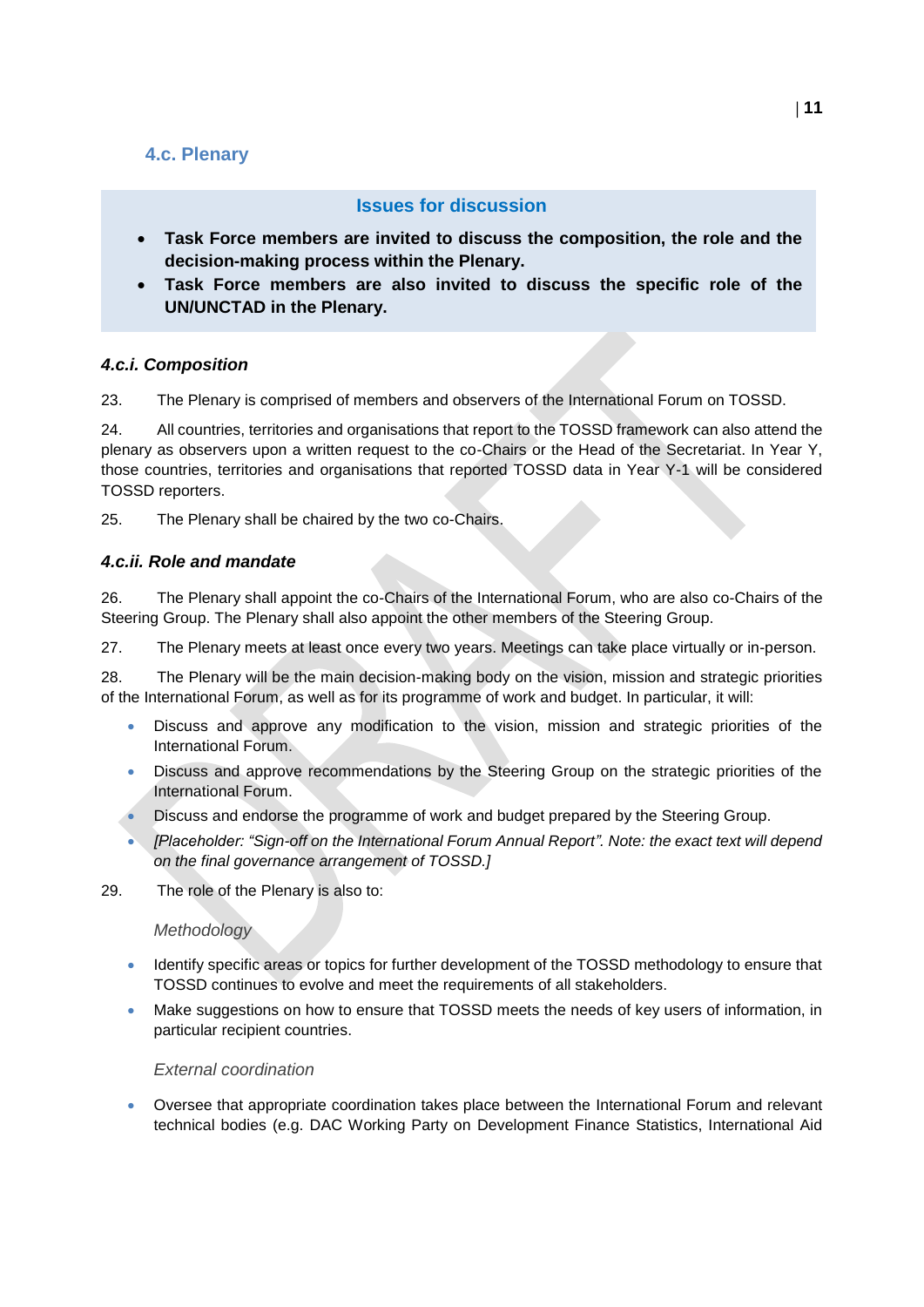Transparency Initiative) and political entities (e.g. UN, G20, G77, OECD DAC) on support for sustainable development.

*Communication and outreach*

Discuss the communications and outreach strategy for TOSSD and the IFT.

*Evaluation and performance*

Periodically review the International Forum's performance, relevance, structure and governance.

#### <span id="page-11-0"></span>*4.c.iii. Decision-making process*

30. Members should make every effort to reach decisions by consensus. Decisions by voting should only occur in exceptional cases.

31. In cases where consensus cannot be reached despite the co-Chairs' best endeavours, the co-Chairs may organise a consultative straw poll with a view to identifying where a majority might lie. This could then open the discussion to more informed consensus-building.

32. In exceptional cases, if members fail to reach a consensus after extensive discussion and following a consultative straw poll, the co-Chairs may put an item for decision by a qualified majority vote of twothirds of the Plenary members present.

- 33. Members cannot participate in the vote if their contributions remain unpaid at the date of the vote.
- 34. Should the Plenary need to organise a vote, each member will have one vote.
- 35. In between meetings, decisions can also be taken by written procedure.
- <span id="page-11-1"></span>36. The Plenary may delegate to the Steering Group the power to make a decision on a specific topic.

#### **4.d. Steering Group**

#### **Issues for discussion**

- **Task Force members are invited to discuss the composition, the role and the decision-making process within the Steering Group.**
- **Task Force members are also invited to discuss the role the UN/UNCTAD should play in the Steering Group.**

#### <span id="page-11-2"></span>*4.d.i. Composition*

37. The Steering Group is comprised of a maximum of [20/30] member countries and organisations representing the various stakeholder groups (providers, dual providers/recipients, recipients, multilateral organisations) and including the two co-Chairs (See [Annexe A\)](#page-17-0).

38. Steering Group members are appointed by the Plenary for a two-year term based on expressions of interests by members. All efforts will be made to maintain a balanced membership across the various stakeholder groups and ensure rotation within each stakeholder group.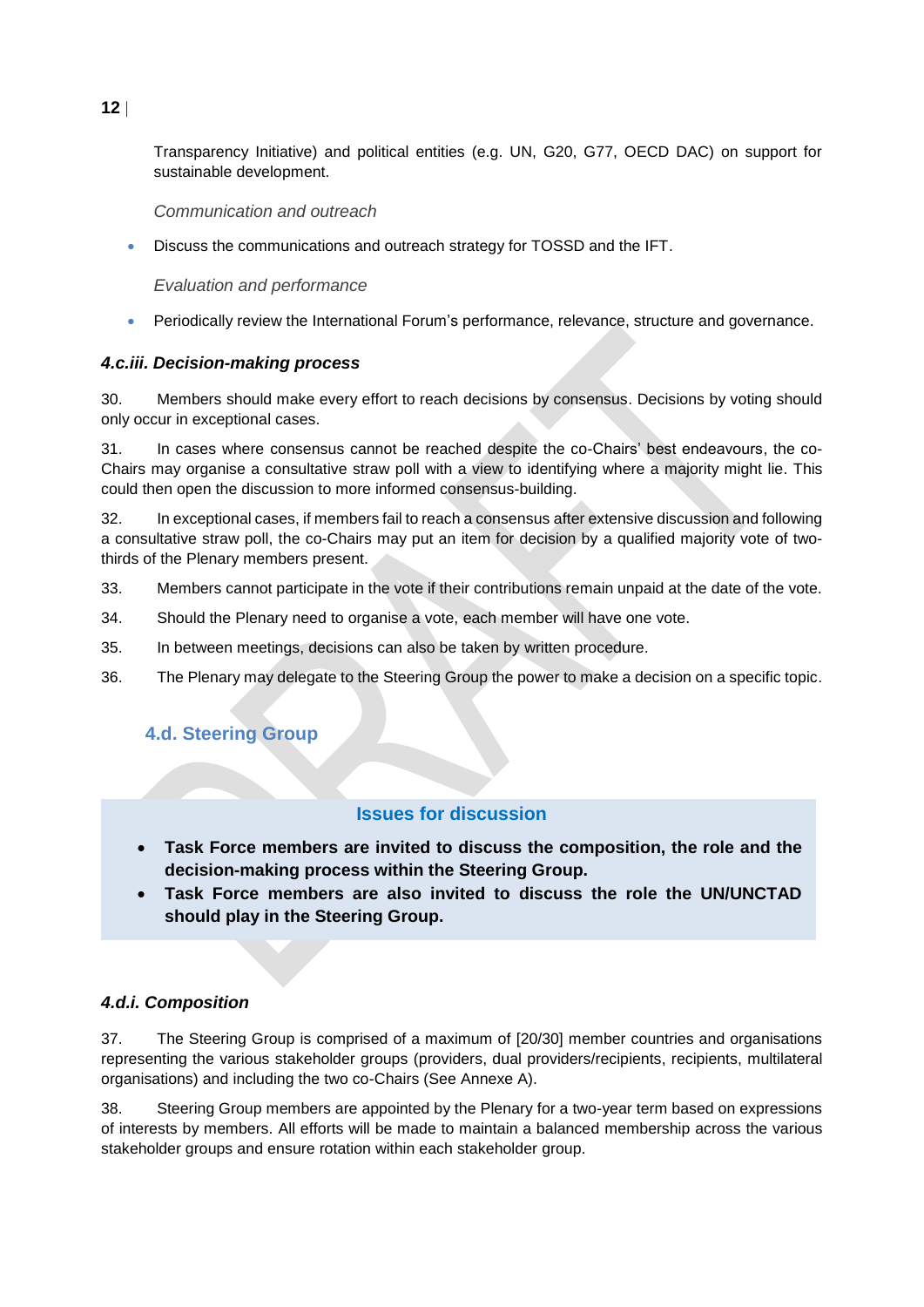39. The Steering Group may hold meetings in open or closed session. Observers may attend Steering Group meetings in open session, but not meetings or parts of meetings held in closed session. The United Nations and CSOs have a permanent observer seat in the Steering Group.

#### <span id="page-12-0"></span>*4.d.ii. Role and mandate*

40. The Steering Group assists the International Forum Plenary by preparing and guiding its work. In particular it will:

- Make recommendations on strategic priorities for the International Forum to the Plenary.
- Oversee the implementation of the vision and mission, as well as strategic direction of the International Forum and their periodic review thereafter.
- Provide substantive inputs, discuss and approve the Programme of work and budget prepared by the Secretariat for final endorsement by the Plenary.
- 41. The role of the Steering Group is also to:

#### *Methodology*

Oversee and approve new versions of the TOSSD methodology (Reporting Instructions).

#### *Programme of work and budget*

- *[Placeholder to be adjusted based on the PWB discussions at the OECD DAC: "Exercise oversight of the Secretariat's operations, including financial oversight. The Steering Group is responsible and accountable for oversight and approval of the annual work plans and budget and has no operational role in the day-to-day management of the Secretariat".]*
- Actively support fundraising activities of the International Forum.
- Consider and approve waivers on membership contributions.

#### *External coordination*

 Provide guidance to the Secretariat in relation to the coordination with relevant technical bodies (e.g. DAC Working Party on Development Finance Statistics, International Aid Transparency Initiative) and political entities (e.g. UN, G20, G77, OECD DAC) on support for sustainable development.

#### *Communication and outreach*

 Steering Group members shall be expected to be "champions" of the International Forum, by advocating for and publicising International Forum activities within their constituencies, and by supporting outreach and engagement around the International Forum. This also entails promoting TOSSD data as evidence for policy dialogue on support for sustainable development, both domestically and internationally.

#### *Working Groups*

 *[Placeholder for the role of the Steering Group in establishing and managing Working Groups – e.g. appointment of Chair/co-Chairs; evaluation and performance of Working Groups].* 

#### *Evaluation and performance*

Prepares the periodic review of the performance of the Forum.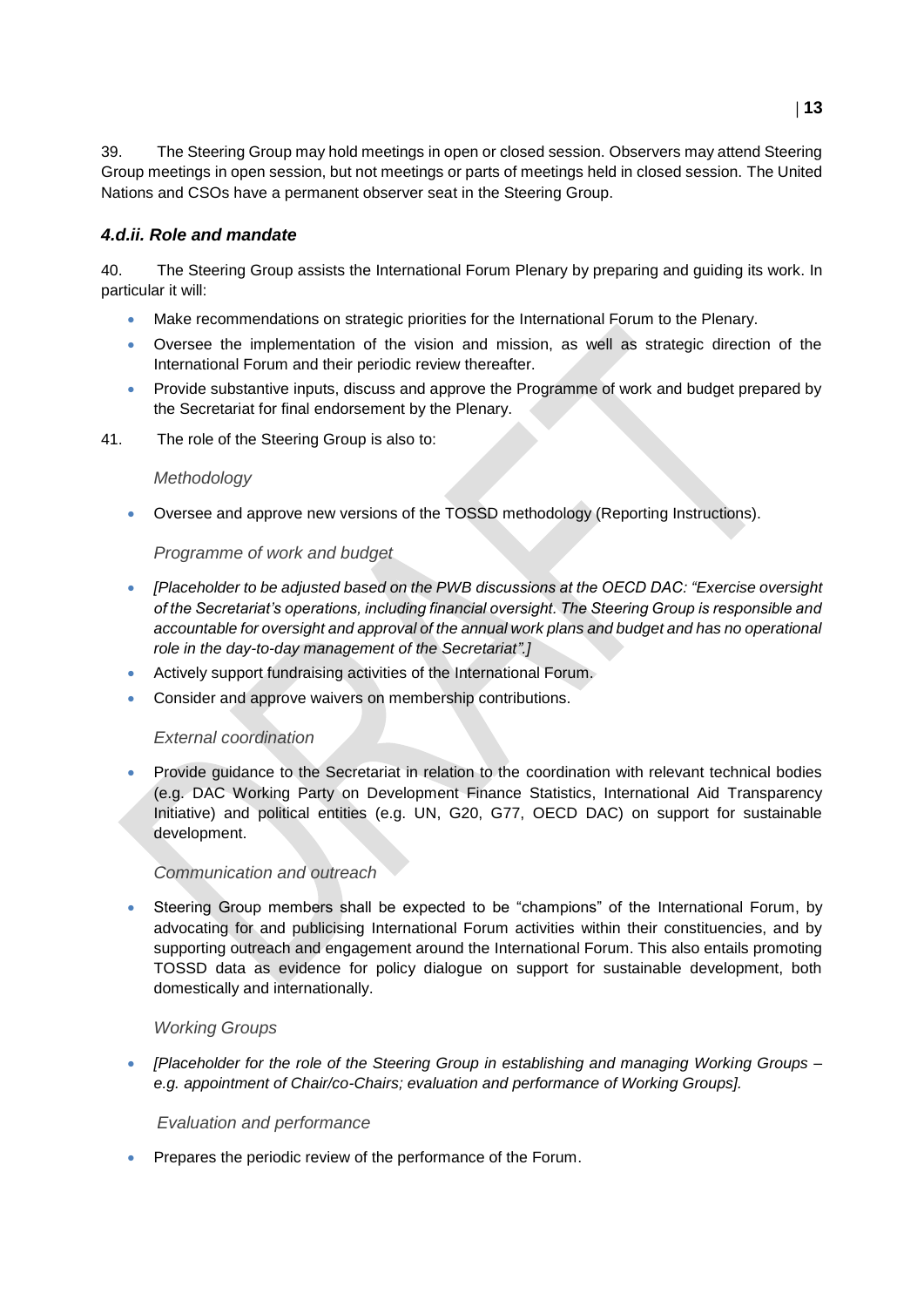#### <span id="page-13-0"></span>*4.d.iii. Decision-making process*

42. Members should make every effort to reach decisions by consensus. Decisions by voting should only occur in exceptional cases.

43. In cases where consensus cannot be reached despite the co-Chairs' best endeavours, the co-Chairs may organise a consultative straw poll with a view to identifying where a majority might lie. This could then open the discussion to more informed consensus-building.

44. In exceptional cases, if members fail to reach a consensus after extensive discussion and following a consultative straw poll, the co-Chairs may put an item for decision by a qualified majority vote of twothirds of the Steering Group members present.

45. Members cannot participate in the vote if their contributions remain unpaid at the date of the vote.

46. Should the Steering Group need to organise a vote, each member will have one vote.

47. In between meetings, decisions can also be taken by written procedure.

48. The Steering Group may delegate to the Co-Chairs the power to make a decision on a specific topic.

#### <span id="page-13-1"></span>*4.d.iv. Other administrative matters and transparency of the Steering Group*

49. The co-Chairs decide when and where to hold Steering Group meetings. These can take place virtually or in-person. The Steering Group will meet at least twice per year, and ideally at least once inperson.

50. Steering Group members should carry out their work in a consultative manner and the Secretariat will facilitate communication between Steering Group members.

51. The co-Chairs of the Steering Group may invite other IFT members to attend meetings should their expertise be relevant to a particular topic on the agenda. In all other cases, meetings will be limited to Steering Group members.

52. A summary record of Steering Group meetings will be drafted by the Secretariat. It will be validated with the co-Chairs and made publicly available online. It will include for each meeting a list of attendees, decisions taken and any proposals made.

53. The co-Chairs will be responsible for setting the agenda, the dates and location of the Steering Group meetings together with the Secretariat. Working documents should be made available by the Secretariat to Steering Group members no less than 7 days before the meeting date.

<span id="page-13-2"></span>54. The co-Chairs will, in common with other members, be expected to self-fund their attendance at the Plenary and Steering Group meetings and will not be reimbursed for their time.

#### **4.e. Working Groups**

*55. [Placeholder to describe the creation and functioning of Working Groups within the International Forum, such as a Technical Working Group on statistical issues].*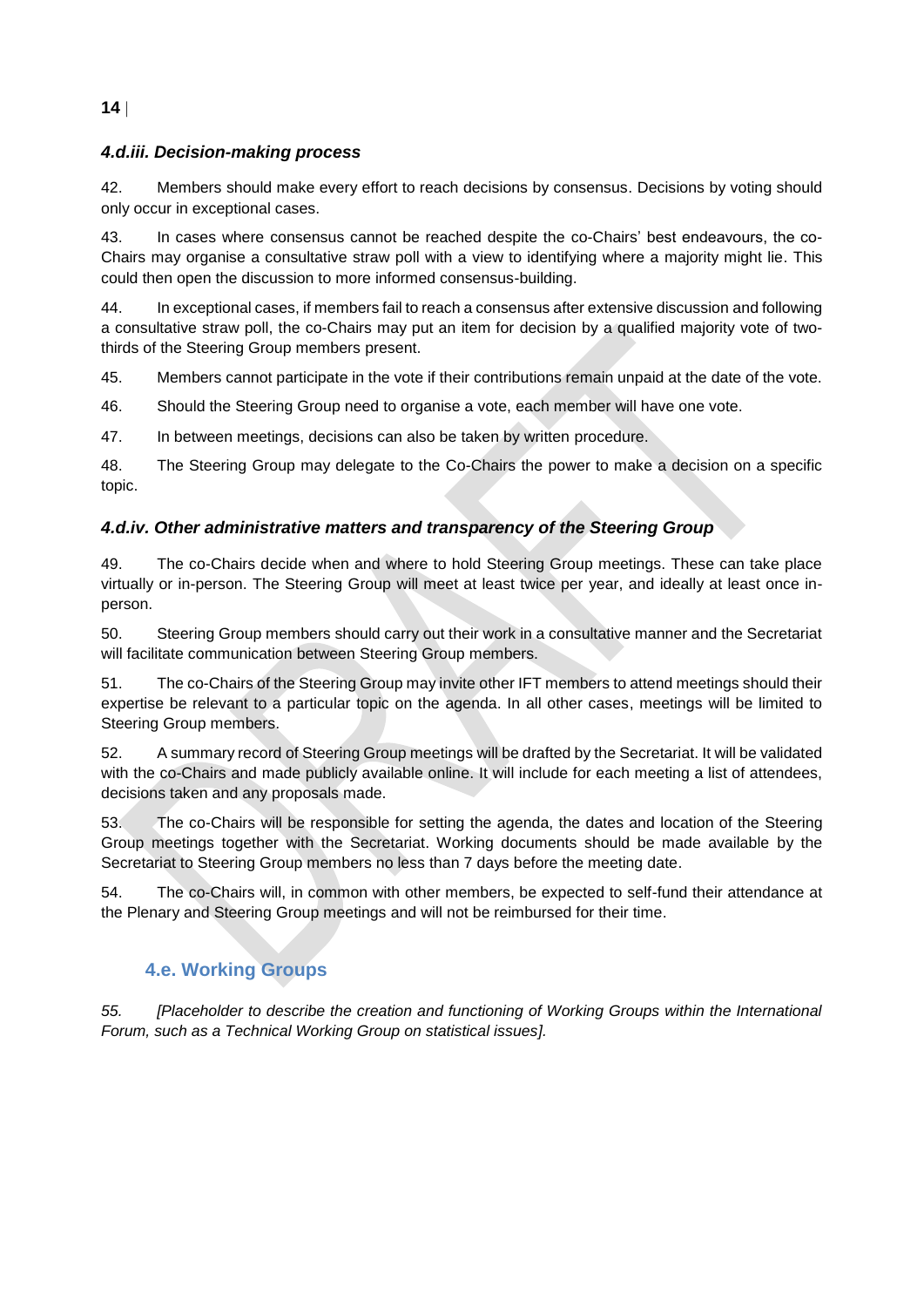#### **4.f. Secretariat**

<span id="page-14-0"></span>56. The International Forum will be served by a secretariat integrated with the OECD's Development Co-operation Directorate, so as to benefit from the Organisation's experience in statistics on financing for sustainable development.

*57. [Placeholder: "The initial duration of the hosting proposal will be for a period terminating on 31 December 2025."]*

58. The Secretariat functions can be broken down into four broad areas:

- **Strategic development and methodology**
- Data collection and publication
- Finance and Administration
- **Communications**

59. The functions of the Secretariat are described in detail in [Annexe B](#page-18-0) to this document.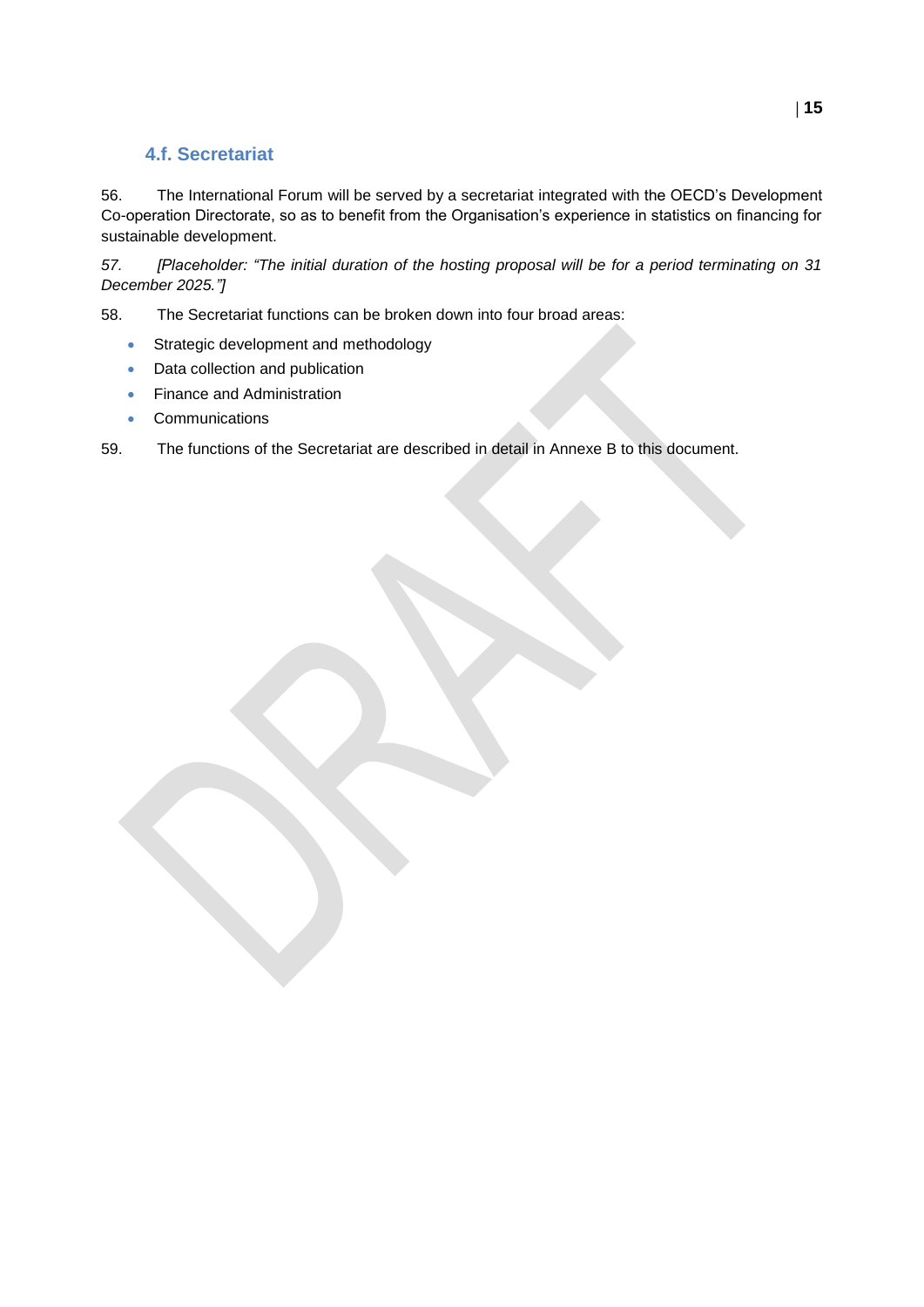# <span id="page-15-0"></span>**5. Financial provisions**

*[Placeholder for financial provisions, including the budget of the Forum]* 

#### **Content of this chapter**

 **This section will be developed once the financial provisions for the International Forum are clear.**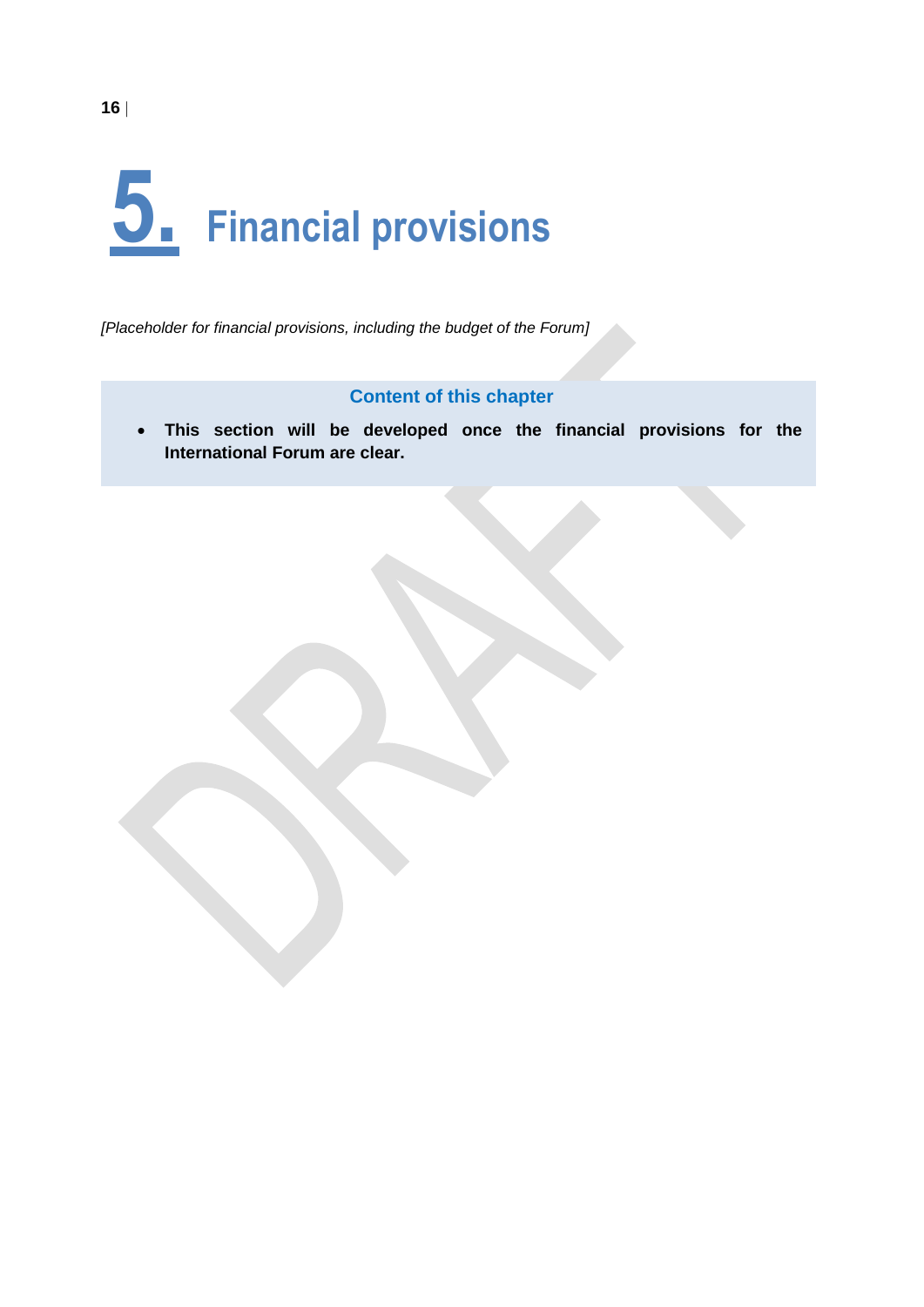### <span id="page-16-0"></span>**Annexes**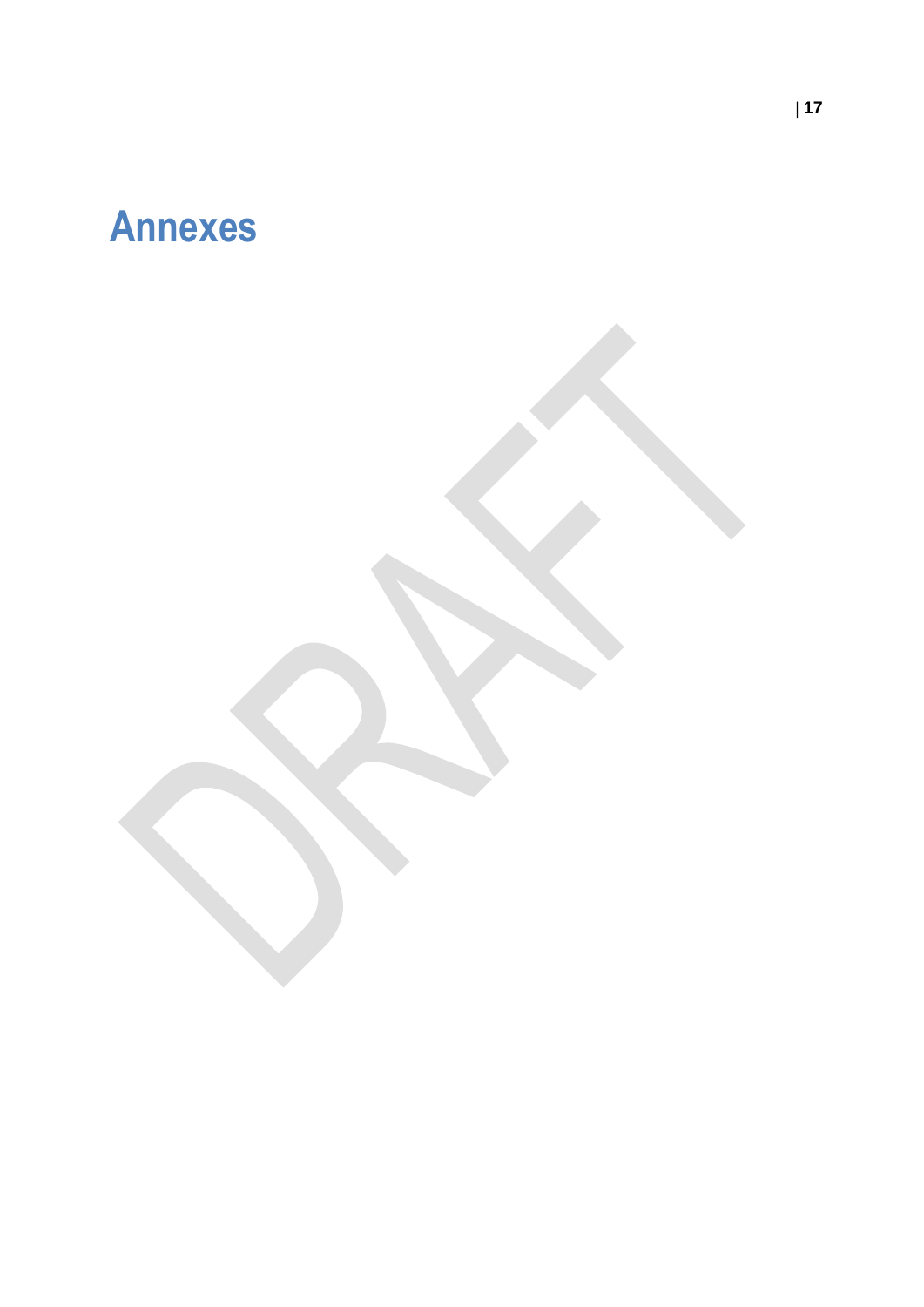### <span id="page-17-0"></span>**Annexe A. Composition of the Steering Group**

| <b>Composition of the Steering Group</b>   | <b>Option 1:</b><br>20 members | <b>Option 2:</b><br>30 members |
|--------------------------------------------|--------------------------------|--------------------------------|
| <b>Co-Chair</b>                            |                                |                                |
| Co-Chair                                   |                                |                                |
| <b>Traditional providers</b>               | 5                              | 8                              |
| Dual providers / recipients                |                                |                                |
| <b>Multilateral organisations</b>          | 3                              |                                |
| <b>Recipient countries</b>                 | 5                              | 8                              |
| Total                                      | 20                             | 30                             |
| <b>Permanent Observer - United Nations</b> |                                |                                |
| <b>Permanent Observer - CSOs</b>           |                                |                                |
| <b>Other Observers</b>                     | Maximum 3                      | Maximum 8                      |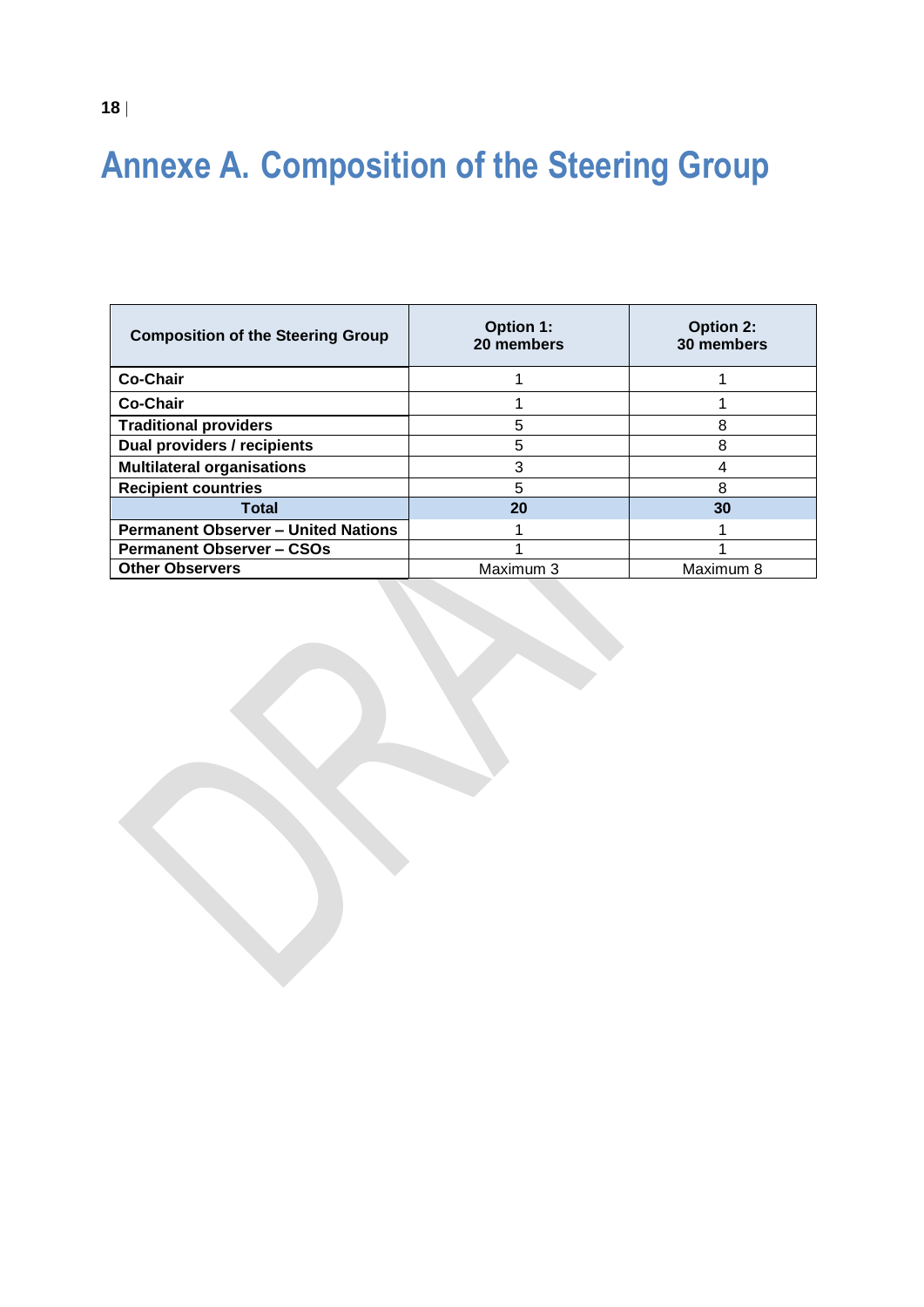### <span id="page-18-0"></span>**Annexe B. Functions of the Secretariat**

The functions of the Secretariat are divided into four broad areas:

- Strategic development and methodology
- Data collection and publication
- Finance and Administration
- **Communications**

Job descriptions for staff shall draw on a combination of the responsibilities described in these areas.

Such functions will include in particular the following tasks:

- 1. **Strategic development and methodology**
- Support and make proposals on the further development and improvement of the TOSSD Reporting Instructions.
- Carry out relevant research and develop proposals to continue enhancing the relevance of the TOSSD framework in tracking support for sustainable development.
- Analyse the past TOSSD data collection rounds and work carried out outside the International Forum on the measurement of sustainable development support, country and thematic pilots, as well as stakeholder feedback, to support the further improvement the TOSSD Reporting Instructions.

#### 2. **Data collection and publication**

- Undertake yearly data collection and seek to expand the coverage of TOSSD data, engaging with current and potential new reporters on TOSSD.
- Manage the data collection process and ensure the necessary quality assurance to verify that TOSSD data received from reporters are in line with the TOSSD Reporting Instructions.
- Coordinate with other relevant technical bodies maintaining databases on development finance to optimise work flows (e.g. UNCTAD, IATI and the OECD Working Party on Development Finance Statistics).
- Store TOSSD data in a centralised database.
- Publish TOSSD data on an online TOSSD public portal where data will be released on a regular basis and accessible free of charge.
- Carry out all appropriate maintenance related to this portal.
- Review analyses of TOSSD data and discuss any action to undertake to improve data coverage and quality.

#### 3. **Finance and Administration**

Act as the focal point for members and external partners on all administrative and financial matters.